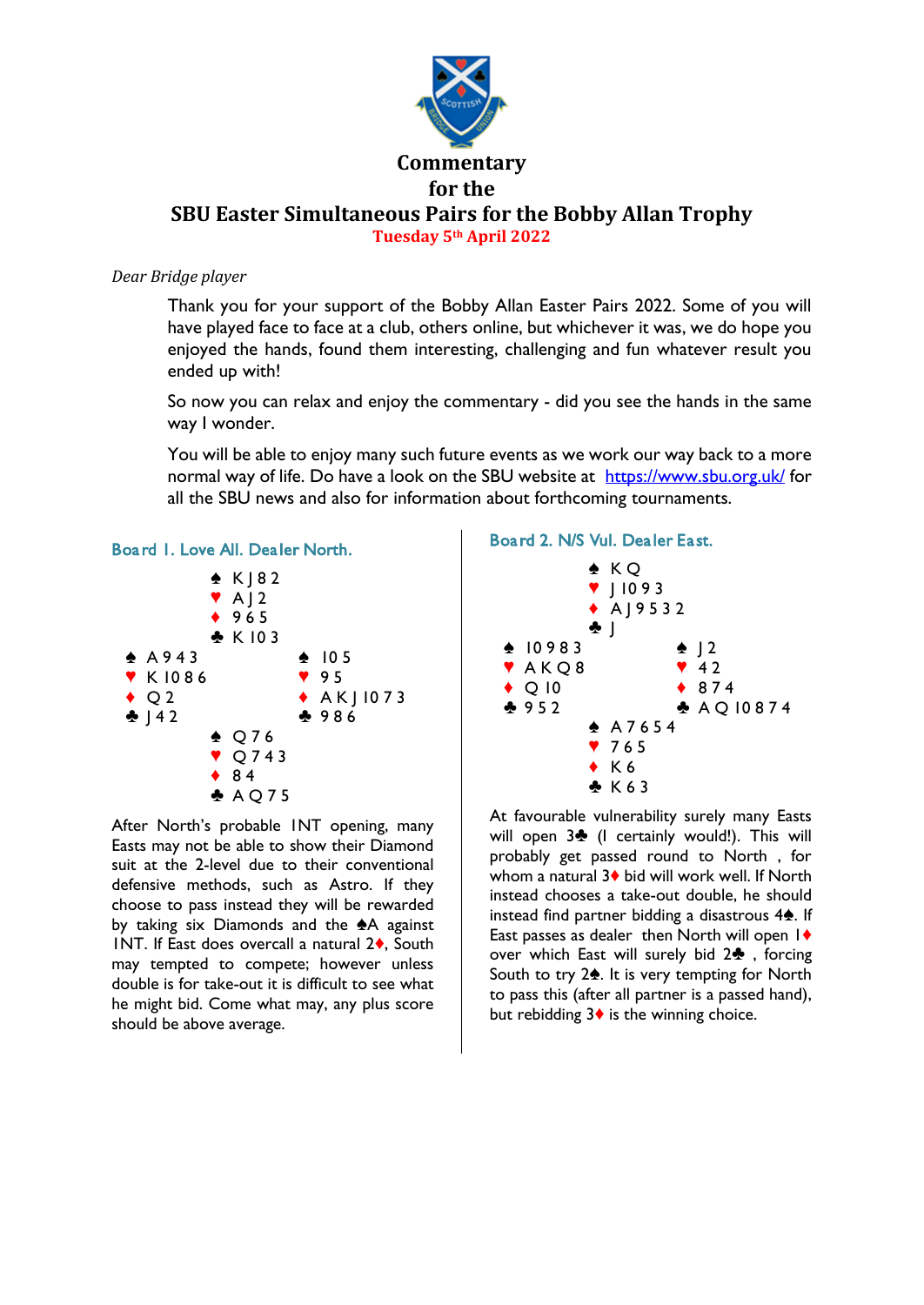

After North's 1<sup>2</sup>, South will probably raise to  $2\cdot$  if  $1\cdot$  promises a 4-card suit; otherwise it is a choice between  $1 \blacklozenge 8$  a more aggressive INT. If North-South end up in 1NT, a Spade lead should ensure eight tricks, as will a Diamond; however a Heart lead gives the defence every chance of restricting declarer to seven tricks as in reality declarer will not be able to secure more than three Diamonds, to add to his three Clubs and a Heart. Any East-Wests who play in  $2$ <sup> $\vee$ </sup> could well scrape home on poor defence.

## Board 4. Game All. Dealer West.



There will normally be three passes before South opens the bidding  $\mathsf{I}\blacklozenge$ , which should prompt a 1NT response from North (whether or not West bids  $|\spadesuit|$ . Any South who now rebids  $3\bullet$ , rather than raising No Trumps, risks playing there for a very poor score. Should South instead open the bidding with an Acol  $2\diamond$ , or its equivalent, a positive response from North could well prompt an overambitious drive towards slam, which should make if West leads a top Spade.

### Board 5. N/S Vul. Dealer North.



Given the favourable vulnerability, East has the values for an ever so slightly aggressive  $4\spadesuit$ opening; nevertheless it is still hard to believe that West will do anything other than pass as, from his perspective, there could easily be two Hearts and a trump to lose.  $7\diamond$  is the sort of contract that only the Rueful Rabbit (from Victor Mollo's excellent Bridge in the Menagerie books) could fall into, as it requires a 3-3 trump break and the ability to ignore the excellent 7-3 Spade fit.

# Board 6. E/W Vul. Dealer East.



If East opens INT, South will either bid  $2\spadesuit$  or, if he has a suitable conventional defence available, he may show Spades and another suit. Whichever route he takes, the final contract is going to be a Spade part-score which should only make nine tricks; however there will be a good number of declarers who make eleven tricks when the defence fails to take its Club tricks in time. If East instead opens  $1\clubsuit$ , perhaps because he is playing a strong 1NT, at least partner should end up leading the right suit!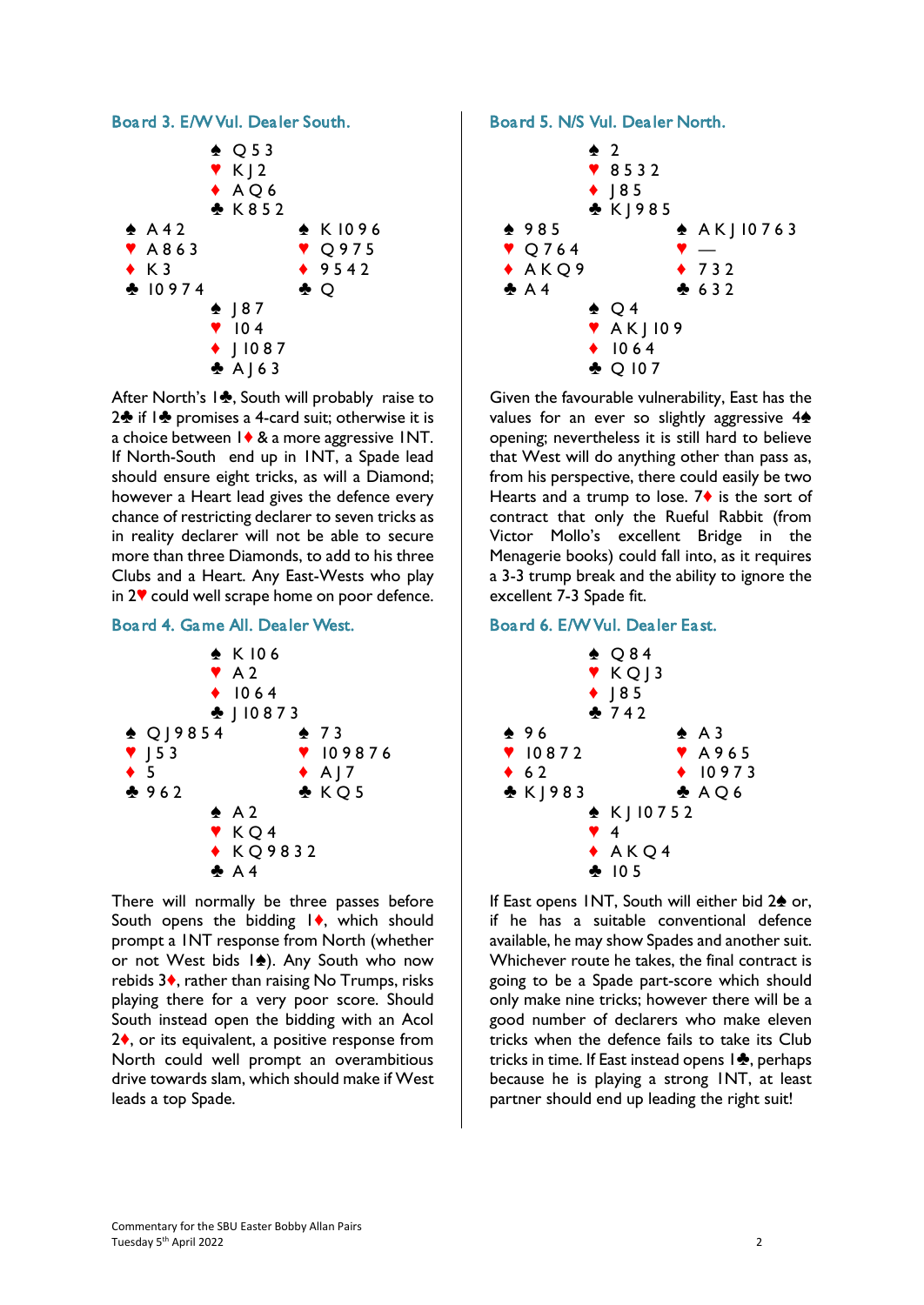

 $4$  can certainly make, given the lie of the cards. Most declarers will just end up losing three trump tricks, unless West finds the disastrous start of Ace and another trump; however whether they will have reached game will be another matter. After  $|\nabla -1$ , South has to decide between  $2\blacklozenge$  and a rather ropey  $3\blacktriangledown$ ; over  $2\blacklozenge$  North should just bid  $2\Psi$ , but will he accept the game try of  $3\%$  from South? A  $3\%$ rebid will surely prompt a raise to  $4$  from North. Those in 3NT will struggle to make nine tricks.

## Board 8. Love All. Dealer West.



INT from West should prompt East to bid  $2\Psi$ (transfer) and then follow up with  $3$ <sup> $\bullet$ </sup> to indicate a game-going hand with 5-4 in the majors or, in some cases, make partner worry that East has forgotten the system and just has a weakness take-out into Hearts! If transfers are not your thing then Stayman followed by extended Stayman (3 $\bullet$  over the 2 $\bullet$  response) should eventually lead to the Spade fit being found. Those in 3NT are likely to do well as 10 tricks are there for the taking on a Club lead.

### Board 9. E/W Vul. Dealer North.



After South's 1NT opening has been doubled for penalties, North has little choice but to pass, even if he has "wriggle" methods available. East surely will run to  $2\spadesuit$ , a contract that should certainly make, given the lie of the cards. If South is not playing a weak No Trump,  $a \mid \blacklozenge$  opening may well prompt a take-out double and a raise to  $2\blacklozenge$  from North; now West may well try  $3\clubsuit$  which will struggle, and should go two down, given that there is only one entry to the dummy.

### Board 10. Game All. Dealer East.



If East opens  $\mathsf{I}\blacktriangledown$  (some will), the most practical response for West is a raise to  $2\%$ , which give North quite a problem; double is risky if partner has Clubs and so  $3\blacklozenge$  is the likely choice, which will result in an easy 9 tricks. If East passes, then the bidding should start with three passes,  $\mathsf{I}\blacklozenge$  from North,  $\mathsf{I}\blacktriangledown$  from East, over which South should bid 1NT; but what will North do next? Sticking to No Trumps works best but most will revert to Diamonds. Anybody who reaches 3NT will score very well indeed.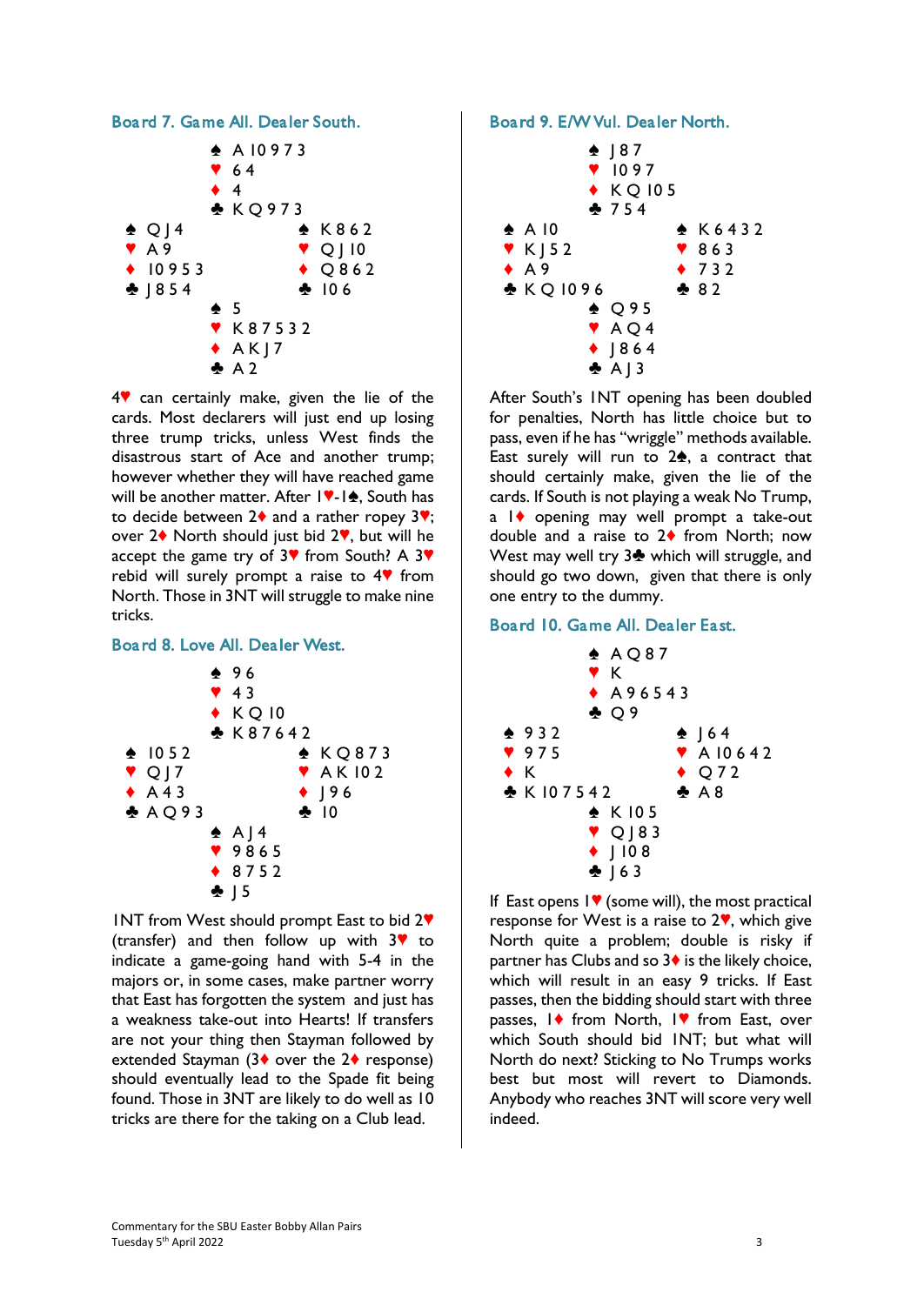#### Board 11. Love All. Dealer South.



6NT is going to be a popular contract but even the most generous of defences shouldn't let it make. After South's 1NT, it is difficult for North to stop short of slam, even if he finds out that partner's only 4-card suit is Spades with just 12 HCPs. At first glance it hard to see how declarer can even make 11 tricks, unless West leads Hearts and declarer ducks in the dummy (the rule of 11 points the way!); however cashing all his winners ending in hand and exiting with a high Spade certainly works.

## Board 12. N/S Vul. Dealer West.



E/W certainly have the points for 3NT, but it is only certain to make if you can negotiate the Spade suit for four tricks, which takes some good guessing. A good few will fall short of game: if North opens 1NT (a not unreasonable choice given the poor quality of the Heart suit), that is likely to be the final contract; however a  $1$  opening by North will get passed round to West whose reopening double (what other choice does he have?) should drive his side on to 3NT

#### Board 13. Game All. Dealer North.



It depends on style as to whether South opens  $1$  or  $1$ . Whatever the choice, West has a 1NT overcall; North is then just about worth a double (not take-out, merely a way to show 9+ points and a desire to penalise), over which East will scurry to  $2\spadesuit$  which will succeed if he is left to play there. Surely though North will try  $3\clubsuit$ , over which West won't be able to resist competing to  $3\spadesuit$ . If initially North just bids 2<sup> $\bullet$ </sup> over West's INT (non-forcing since he didn't double), the Spade fit may never come to light.

### Board 14. Love All. Dealer East.



At most tables East will open and rebid his Spades over West's  $2\clubsuit$  response; the only question then is will West raise to  $3\frac{1}{2}$ ? In most cases the answer will be yes, which should result in declarer going one down, unless of course the defence leads Diamonds or forgets to take its Club ruff. If North opens with a mini (10-12) 1NT a cautious East could well pass , leaving North to go one or two down depending on whether the defence sets up a Club trick before taking its red suit Aces.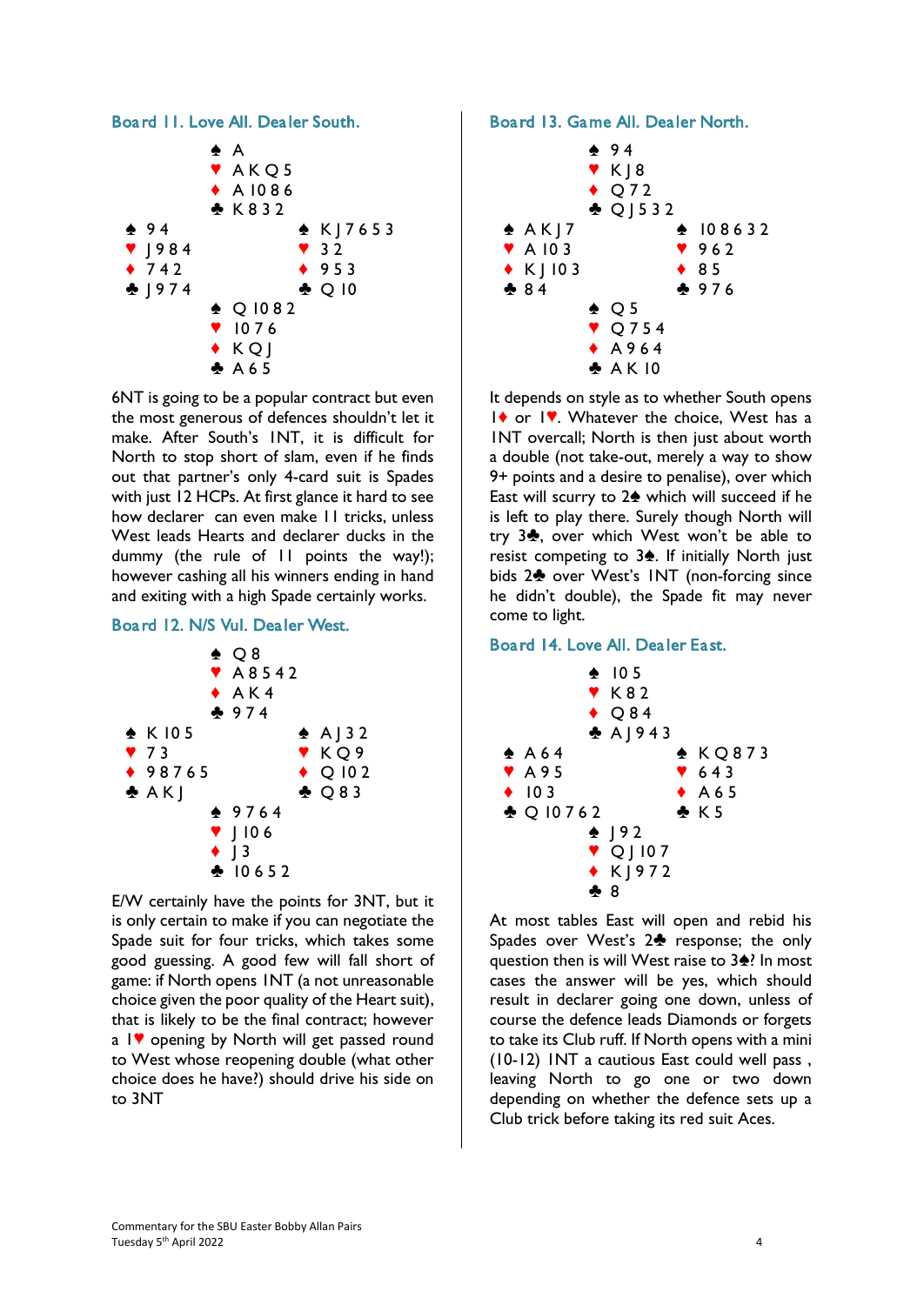

After 1<sup> $\triangle$ </sup>-1NT-3<sup> $\triangle$ </sup> what will East bid next? 3NT is the winning, if rather fortunate, choice but  $4\spadesuit$  strikes me as the most sensible course of action; no doubt some will even pass  $3\spadesuit$ . No matter what the contract, it is difficult to see declarer making anything other than ten tricks; however in 3NT if South starts with a top Club (not my choice, I would have led a small one) and then switches to a major suit, declarer will squeeze himself by cashing all his Hearts and Spades, ending up with just nine tricks.

## Board 16. E/W Vul. Dealer West.



Traditional Acol suggests  $\mathbf{I}$  is the correct opening bid for West but the modern style (middle of three touching suits) suggests  $\mathbf{I}$ . No matter what West chooses, surely North should overcall  $4\spadesuit$  which will probably end the auction. If North only bids  $3\spadesuit$ , West can reopen with a double prompting 4<sup>%</sup> from East, but I still believe that North won't be able to resist going on to  $4\spadesuit$ . Any North who plays in 3<sup> $\bullet$ </sup> making (it is possible to get the Hearts wrong) should get an excellent match-point score.

## Board 17. Love All. Dealer North.



If South opens  $\mathsf{I}^\blacklozenge$  West will double and, whether or not North bids  $\ket{\phi}$ . East has to choose between 1NT with a rather ropey Heart stop (he doesn't need a Spade stop as partner is supposed to have that) and  $2\bullet$ . Both work well as each contract should make with relative ease, though overtricks will be hard to come by. If South opens 1NT West is just about worth a double, which will test N/S's escape mechanism; although  $2\clubsuit 82\spadesuit$  can both make seven tricks,  $2\clubsuit$  is certainly the easier contract to play.

# Board 18. N/S Vul. Dealer East.



If East opens  $\nabla$ , as many will, it is just a question of how optimistic West gets. A  $2\spadesuit$ response should prompt  $3$  from East and now, if cue bidding is your thing, West's  $4\clubsuit$ will be followed by  $4\Psi$  from East (showing the  $'A$  and denying the  $*A$ ), making sure that at least  $6\spadesuit$  is reached. If East passes initially, surely West will open with an Acol  $2\spadesuit$ , or its equivalent, and a positive response, be it  $3\blacktriangledown$  or 3<sup>\*</sup>, should result in slam. Thirteen tricks are easy as you can test the Heart suit before resorting to the Club finesse.

## Board 19. E/W Vul. Dealer South.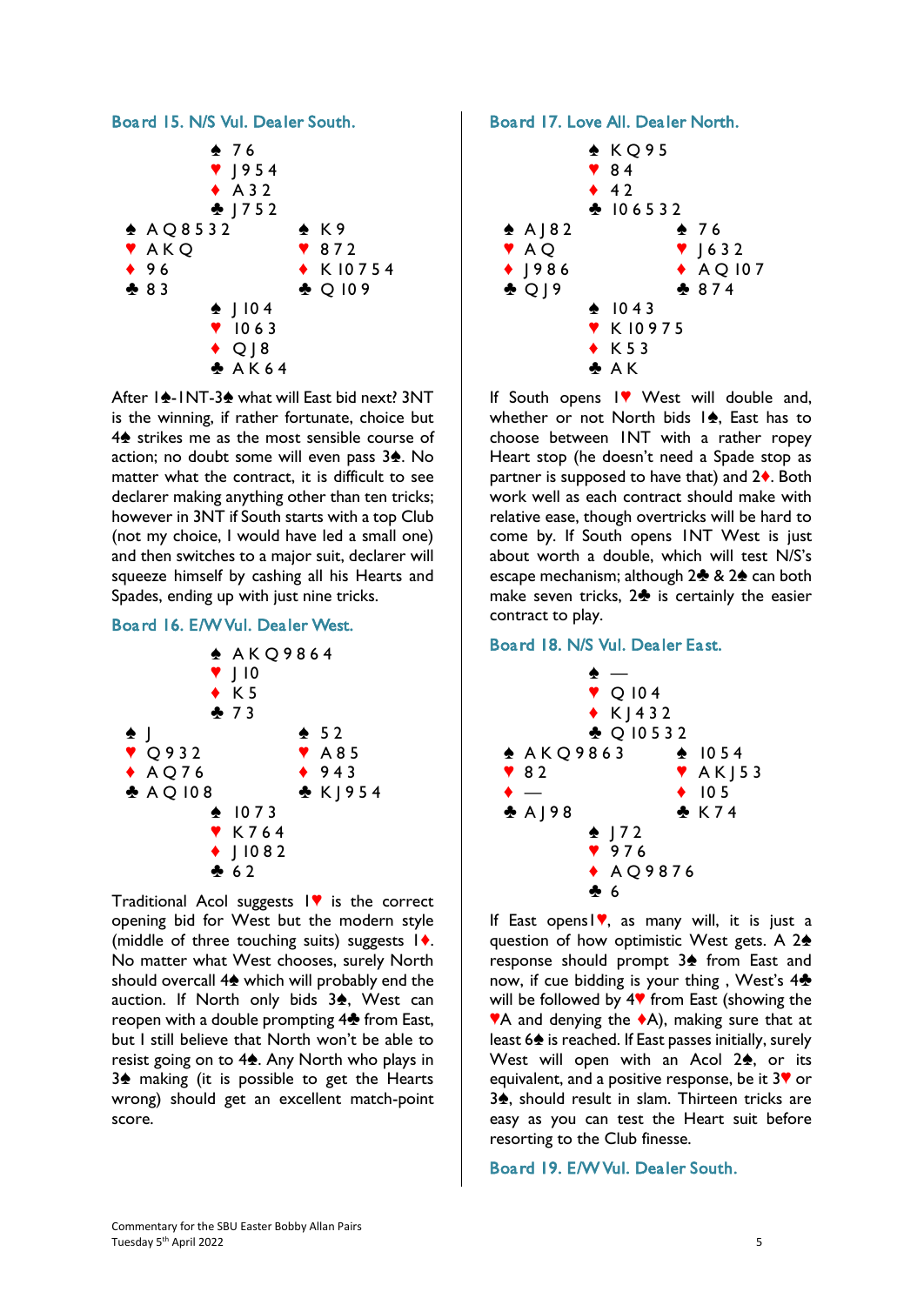

Even with the problems of both being 4-4-4-1, N/S should find their Spade fit; only if it starts  $\frac{1}{2}$ - $\frac{1}{2}$  and South then chooses to raise to 2 $\bullet$ , rather than bid  $\mathbf{I} \triangleq \mathbf{c}$  could there be difficulties. After the fit has been found it is down to North to decide how far to go; my guess that most will rest in game but there will be a few optimists who will push to slam. Twelve tricks can always be made provided that you don't draw more than two rounds of trumps before ruffing twice in one hand (it doesn't matter which).

#### Board 20. Game All. Dealer West.



East will probably double if North opens 1NT, then South will run to his Club suit and East will settle in  $2\spadesuit$  as West isn't quite strong enough to raise to  $3\spadesuit$ . If North opens  $1\spadesuit$ , it depends on style what East will do: if the hand is too strong for a  $2\spadesuit$  overcall East will start with a double and then may get carried away if West bids  $1\spadesuit$ . Double dummy  $4\spadesuit$  can make on anything other than a Diamond lead from South but in reality declarer will struggle due to the lack of entries in the West hand.

#### Board 21. N/S Vul. Dealer North.



It is not often that you get a "pass out" hand in a simultaneous pairs, but that is likely to be the most common result on this hand. An optimistic South might count his two 10s as bringing him up to twelve points and a 1NT opening, over which West *might* make a bid to show his 5-4 in the majors.  $2\spadesuit$  should make comfortably but 1NT by South will be more of a struggle. At the end of the day any plus score should reap an excellent match point reward.

### Board 22. E/W Vul. Dealer East.



Surely the majority of Easts will open  $1$  with 5-4 in the majors and only 7 losers. South will probably overcall 1NT (I would pass) and then E/W should get their doubling boots on as any contract by N/S is doomed to failure. If East passes initially West will overcall  $2\diamond$  over South's  $\mathsf{I}\blacktriangledown$ , leaving East with a horrible dilemma: 2NT is a slight overbid but it seems the least of all evils, and it can make! Whether it will or not is another matter, but on careful play South should get end-played in the majors.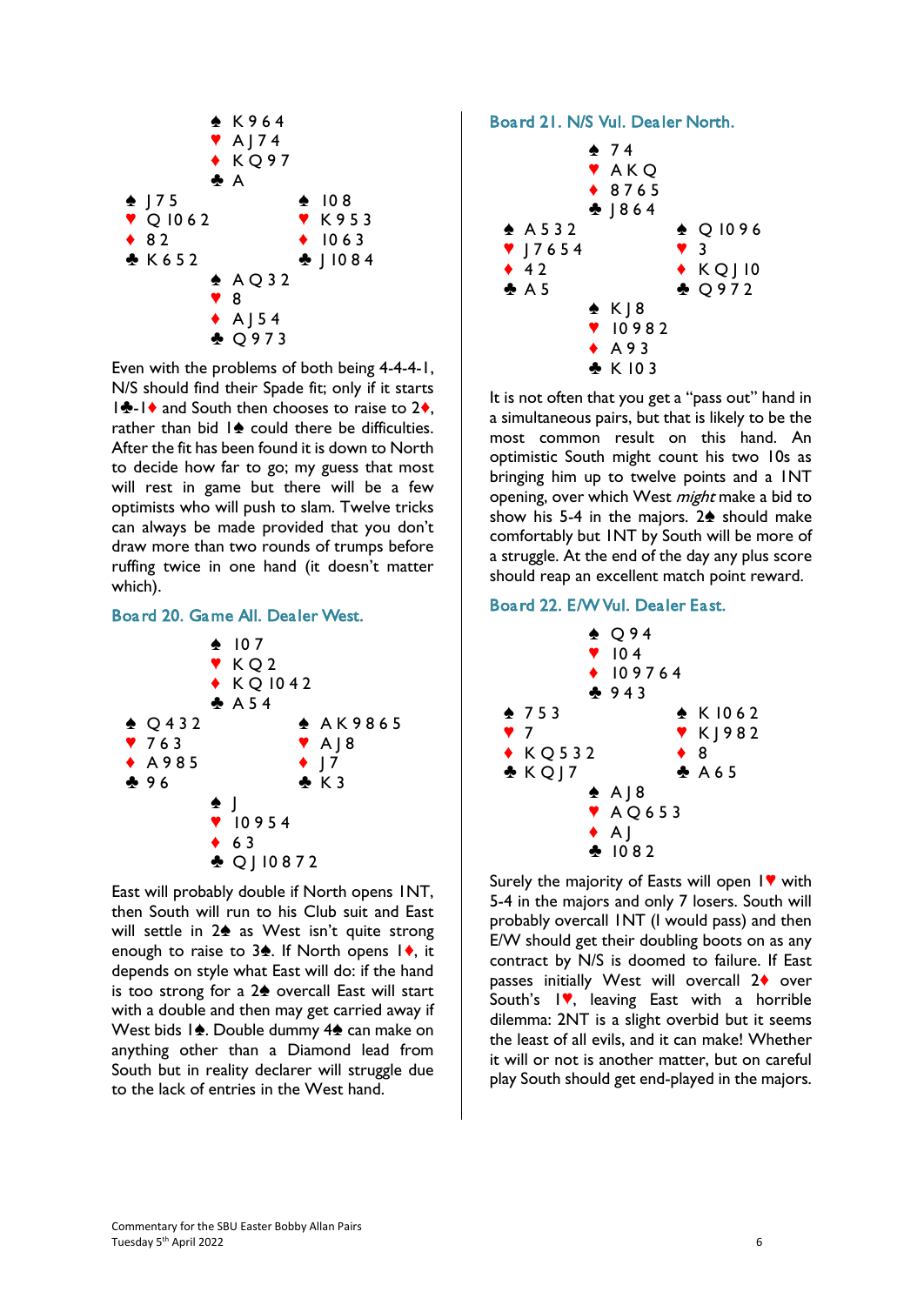

If South opens 1<sup> $\bullet$ </sup> West will overcall INT, which should end the auction. INTwill make, provided declarer sets up a Diamond trick and then uses the entry to dummy for the Club finesse. If South opens  $1\spadesuit$ , West will double; surely North will raise to  $2\spadesuit$  which will probably get passed round to West, who is certainly good enough to double again, forcing East to bid a reluctant  $3$ <sup>v</sup>; then it is just a question of whether South bids 3<sup>2</sup>. 3<sup>9</sup> should make more often than not, whilst  $3\spadesuit$  will probably go just one down.

## Board 24. Love All. Dealer West.



Looking at 6-5 in the wrong two suits, South will not be happy if his partner tries an Unusual 2NT over West's  $\vert \bullet \rangle$ . East is just about worth a double of 2NT to show general values, and then all South can do is bid  $3\clubsuit$ . If West now has the courage to double (for penalties), E/W should end up with an excellent match-point score. If North just overcalls IV over West's 1♦, E/W may well end up in No Trumps making seven or eight tricks as South may be put off bidding his Spades if East shows his first.

# Board 25. E/W Vul. Dealer North.



If Ghestem is part of West's armoury, he has an ideal hand to show a 2-suiter over South's 1.• Playing either the original version or the "CRO" adaptation, the correct bid on the West hand is  $3\clubsuit$ , a dangerous bid if partner hasn't got a good memory! South will compete to  $3$ <sup> $\blacktriangledown$ </sup> and then it is just a question of whether North will raise to game. Any Heart contract will make nine tricks unless West gives declarer a ruff and discard by playing a third round of Diamonds or leads a second Spade if the first round is ducked

# Board 26. Game All. Dealer East.



West could easily get carried away if East decides to rebid  $3$ <sup>v</sup> over his partner's  $1$ <sup>o</sup> (or 2<sup>2</sup>) response. Blackwood will reveal that one Ace is missing and will probably prompt a "crossed-fingers" leap to  $6$ . The contract is doomed unless South leads a Club and declarer guesses correctly (surely he will as South would not underlead an Ace against a slam), or North discards a Spade when declarer plays trumps. If East only rebids  $2\Psi$ then West will probably try 3NT, which West may well pull to  $4$ .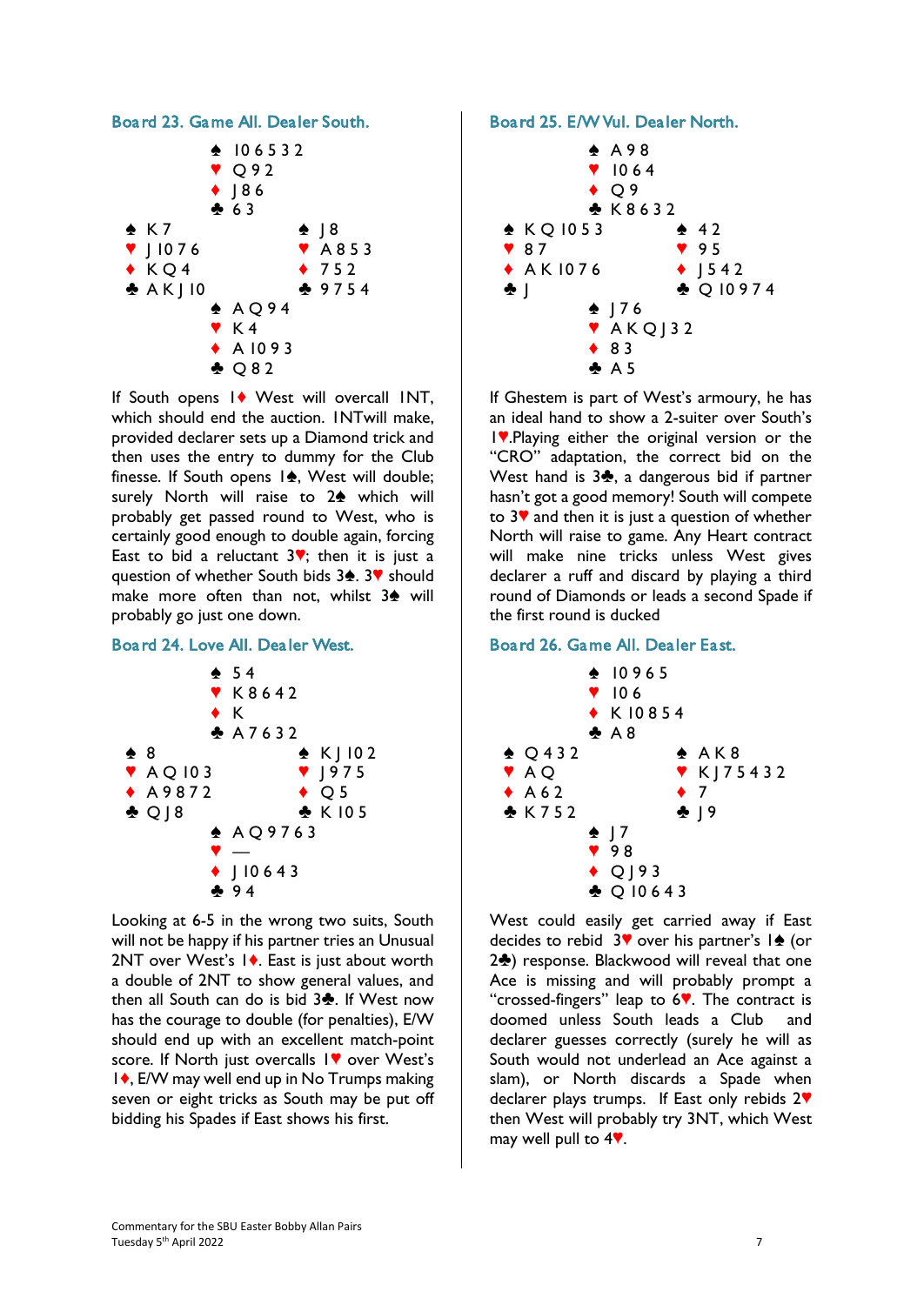

Assuming that South doesn't try an off-centre 3♦ opening (some will!), there will be three passes before East opens with an Acol  $2$ , or its equivalent. If it is  $2\mathbf{V}$  and South bids  $3\mathbf{A}$ , West will support Hearts and East will do well to avoid driving on to  $6$ , which is doomed to failure. If East's initial bid is artificial there is a better chance of slam being avoided as West is likely just to be raising  $3$ <sup> $\bullet$ </sup> to  $4\bullet$  after the opponents have bid, and possibly raised, Diamonds. Anyone who finds  $6\clubsuit$  is a better player than me!

### Board 28. N/S Vul. Dealer West.



E/W should have an interrupted auction. It is easy to predict  $|\cdot|$ - $|\cdot|$ , but then East has quite a difficult choice to make. Although he only has seven losers, East's trumps are poor and a shortage in partner's suit may or may not be a good thing but on the whole a raise to  $4\spadesuit$ , or a splinter bid of  $4\bullet$ , seems the right thing to do, especially when it is partner who is going to have the problem of playing the hand! Provided declarer goes for the Club finesse or the ruffing Diamond finesse,  $4\spadesuit$  will roll home. Board 29. Game All. Dealer North.



How many Hearts dare South bid over East's opening? If East starts with a strong 1NT South may pass, but over  $\frac{1}{2}$  or  $\frac{1}{2}$  (if  $\frac{1}{2}$  promises a 5-card suit) he will surely try  $2\blacktriangledown$  or even  $3\blacktriangledown$  if his methods allow. If East has opened  $1\spadesuit$  West will bid  $4\spadesuit$  come what may, but if East has opened  $\frac{1}{2}$  the choice is more difficult. Most pairs play double of overcalls for take-out at low levels but after  $\frac{1}{2}$ -2 $\degree$  or even  $1\div 3\degree$ opinions differ; certainly take-out works well on this hand and should result in  $4\spadesuit$  being bid and made.

Board 30. Love All. Dealer East.



A weak  $2\spadesuit$  or a multi  $2\spadesuit$  will be opened by East if available. North will want 2NT to be unusual but this is unlikely and so he will have to settle with bidding  $3\bullet$ . If East knows that partner has Spades, he can just bid  $4\spadesuit$ , but if West started with a multi  $2\blacklozenge$  he could try  $4\blacklozenge$  to ask partner to show his major. If weak 2s are not part of the E/W system, North will open  $|\phi\rangle$ , overcalled  $1$  by East; now it is quite likely that game will be missed, unless West has ways of showing a Heart fit and either his Spade suit or Club void.